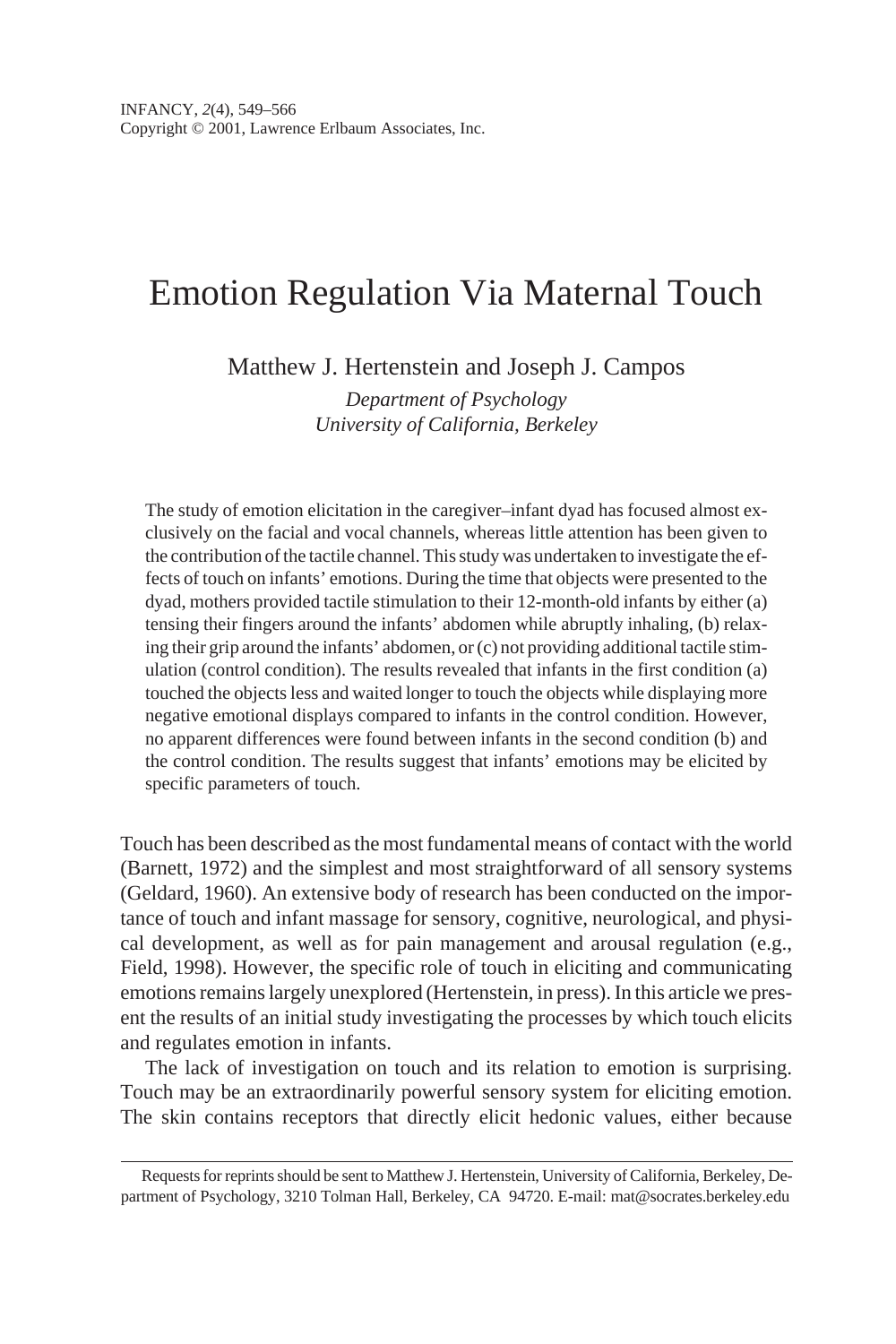there are portions of the skin that are erogenous or because there are nerve endings that are nociceptive. Furthermore, the information in the environment that affects the skin senses is extremely rich in the perceptual information that elicits emotion. Information reaching the skin senses can vary in rise time, intensity, pressure, temperature, tempo, rhythmicity, directionality (i.e., poking into the skin or moving away from the skin), and shape (the patterning of these various parameters of stimulation). Some of these parameters of environmental stimulation, alone or in concert with others, can elicit the two basic dimensions of all emotion—arousal and, as mentioned, hedonic tone. However, touch may also convey very specific messages like those conveyed by facial displays (Hertenstein, in press; Tronick, 1995). Tomkins (1982) also discussed the idea that various types of stimulation, including touch, may transmit specific emotions as a function of the number and patterning of neural firings per unit of time that result from such stimulation. For example, Tomkins postulated that anger may result if neural firing remains high over an extended period of time, whereas joy may result when neural firing suddenly decreases. In sum, touch is a rich source of information for emotion elicitation and elicits emotion in a variety of ways.

Touch is also a very complex process. Not only do the skin senses encompass many different sensory qualities (including pain, pleasure, pressure, and temperature), even the term *touch* is complex. Semantically, it can refer to two highly dissociable phenomena, the action of an object on the skin (i.e., touch as contact) and the registration of information by the sensory systems of the skin (what in common usage we call *feeling,* as in feeling cold or feeling a tickle). Each of these aspects of touch—contact and feeling—may potentially be involved in the elicitation of emotion, although in different ways. The parameters of abruptness, temperature, and so forth listed previously would thus be aspects of contact, whereas stimulation of different locations of the body or triggering the firing of certain nociceptive or pudendal nerves would be aspects of feeling (i.e., sensory processing). It is likely that the functional relations between touch and emotion will be very different depending on which aspect of the global process of touch one is referring to. In this article, *contact* is used to refer to tactile stimulation, and *feel* to sensory reception.

# EFFECTS OF CONTACT ON AROUSAL, EMOTIONAL EXPRESSION, AND THE ELICITATION OF EMOTION

To date, the study of contact and emotion has not been systematic, nor has it been broad. In the developmental literature, there has been some work on contact as a regulator of emotions elicited by something else (as opposed to contact eliciting emotions in its own right). For example, maternal contact has been found to soothe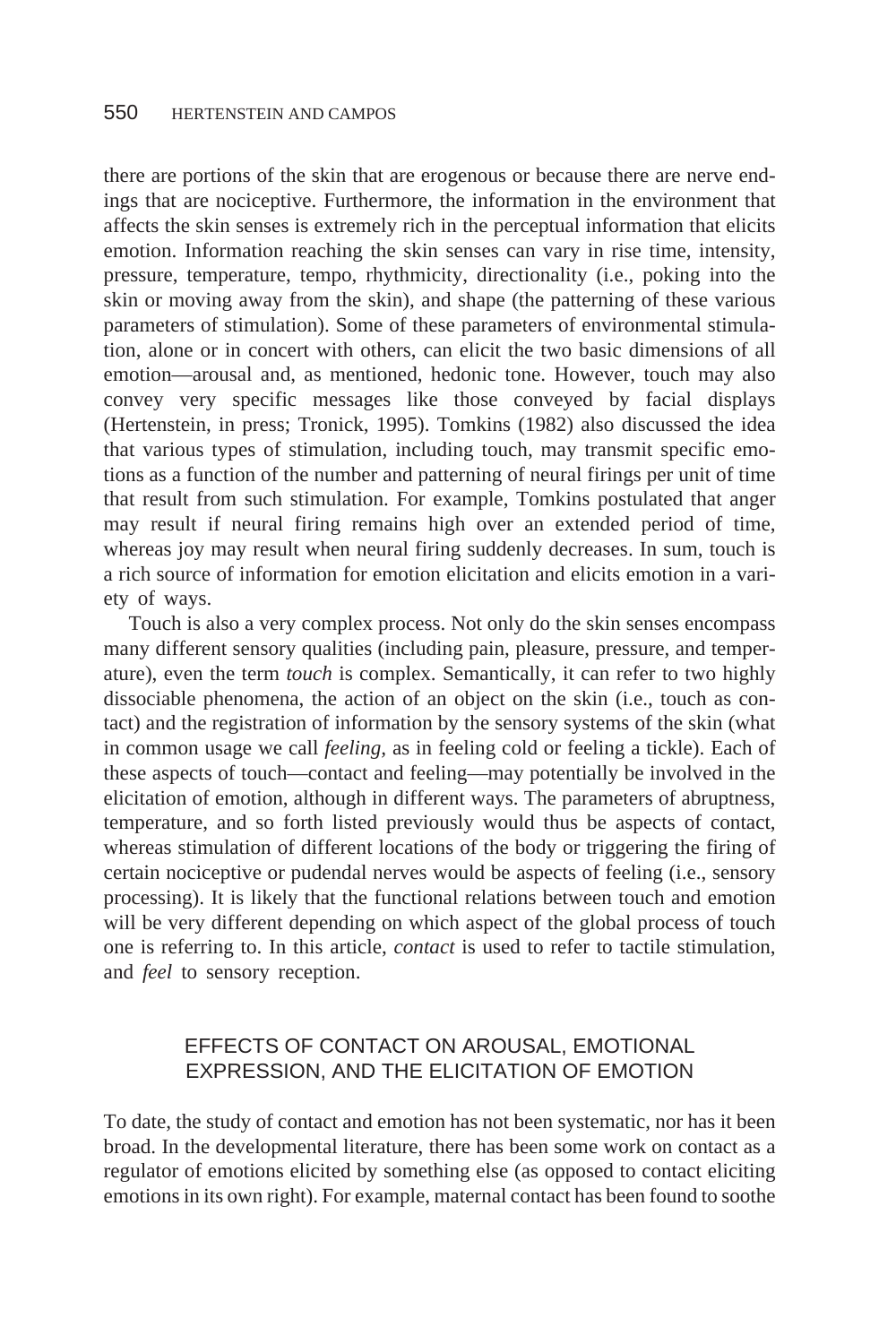infants, especially when administered in conjunction with vestibular stimulation (Birns, Blank, & Bridger, 1966; Korner & Thoman, 1972). Other studies (e.g., Field, 1983; Koester, Papoušek, & Papoušek, 1989) have used contact to increase arousal levels and thereby maximize the infant's presumed level of attentiveness or interest.

Other studies have used contact not just to regulate arousal but as a moderating variable in the elicitation of complex emotion blends. Stack and Muir (1990, 1992) investigated the role of contact in the still-face situation (Tronick, Als, Adamson, Wise, & Brazelton, 1978). In this paradigm, the mother assumes an expressionless and stationary facial display directed to her infant while remaining silent—a condition that results in considerable frustration and upset in the child. Stack and Muir (1992) found that when mothers were instructed to contact their 5-month-old infants during this still-face period (maternal contact being left free to vary), their infants displayed significantly less grimacing and more smiling compared to infants whose mothers had not contacted them during the still-face period. The work of Stack and Muir (1992) thus demonstrates that contact plays a significant role in modulating infants' negative emotional displays.

Peláez-Nogueras, Gewirtz, Field, and Cigales (1996) claimed that contact adds to the positive reinforcement value of other forms of reinforcing stimulation. They used the synchronized reinforcement procedure, a contingency-based technique that allows researchers to measure infants' preferences for social stimulation. Peláez-Nogueras et al. (1996) used this procedure to reinforce infant eye contact to the experimenter with two reinforcers: a stimulus compilation that included the face, voice, and contact of an adult versus one that did not include contact. Infants 1.5 to 3.5 months old who received tactile stimulation made more eye contact, emitted more smiles and vocalizations, and spent less time crying and protesting than infants receiving no tactile stimulation. Using the same reinforcement procedure, Peláez-Nogueras et al. (1997) compared the reinforcement effects of tickling and poking to systematic stroking on 2- to 4.5-month-old infants when their mothers directed a slight smile to them. Infants in the latter condition spent a greater amount of time making eye contact with the experimenter, smiled and vocalized more, and cried less.

The work by Stack and Muir (1990, 1992) and Peláez-Nogueras et al. (1997; Peláez-Nogueras et al., 1996) demonstrates how contact regulates an already existing action tendency. Contact is used to modulate an extant negative action tendency in the former (Stack & Muir, 1990, 1992), whereas contact is used to amplify an existing positive action tendency in the latter (Peláez-Nogueras et al., 1997; Peláez-Nogueras et al., 1996). In these studies, the dependent variables focus solely on the expressive component of emotionality.

Contact not only modulates emotion, it can elicit and communicate emotion; moreover, it can do so in many ways. First, the temperature of one's body may elicit emotion in another. For example, cold hands may specify to a perceiver that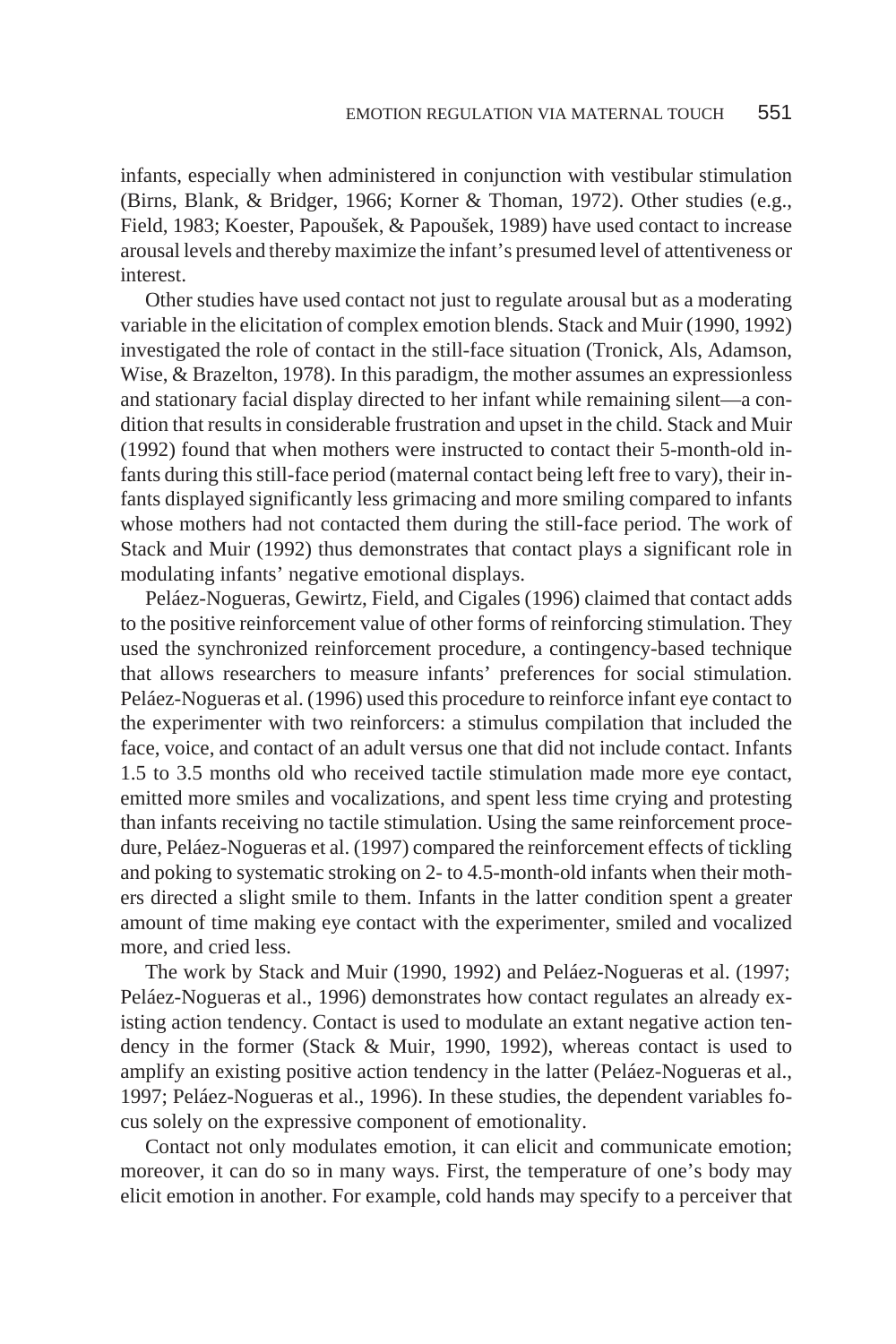one is in a fearful state (Hatfield, Cacioppo, & Rapson, 1994), whereas heat may indicate anger in the person doing the touching. Second, *haptics,* or the dynamics with which one's body moves and impresses on another's skin, is an important component of contact. For instance, fear may be communicated through tremor, anger through abruptness, and love through a complex pattern we call *tenderness.* Third, the intensity of pressure caused by contact may communicate emotion. Sadness, for example, may be specified by very softly impressing the other's skin, whereas anger may be specified by higher intensities of pressure. Finally, piloerection may elicit the basic emotion of fear in another who feels the person's goosebumps. Although various parameters of contact are listed here individually, emotions are elicited when all the components are orchestrated together in context, thereby resulting in a tactile message to the other that consists of a gestalt. For example, anger may be specified when one contacts the other with (a) an abrupt grasp, (b) a high degree of pressure, (c) a high finger-to-palm ratio of contact, (d) an abrupt release, and (e) skin that feels relatively hot.

In sum, different aspects of contact can elicit and communicate emotion. However, the paucity of studies on how contact elicits emotion prevents any clear inferences about how robustly contact elicits emotion, whether contact is differentially effective at different ages, and how specific the emotions are that contact can elicit.

## THIS INVESTIGATION

This study was meant to be a first step in investigating specific parameters of contact that elicit action tendencies rather than modulate or augment extant ones. Because contact is such a rich modality, it was necessary to select specific parameters of contact to investigate, including haptics and the intensity of pressure, but discard others such as temperature and piloerection that were not easily amenable to experimental control. In addition to investigating the power of contact to affect emotional expressions (as has been done in the previously cited work), we sought to understand how contact affected infants' instrumental behaviors. Finally, like Stack and Muir (1992), we sought to isolate the mother's tactile stimulation from information provided by her face so that the independent effects of contact on the elicitation of emotion could be investigated.

We designed this study to address the following question: Do specific qualities of tactile stimulation provided by the mother in a given context elicit an appropriate emotion or action tendency in the 12-month-old infant (an age at which infants have the developmental and motoric capacities to allow quantification of instrumental behaviors)? We addressed this question by using a paradigm adapted from several social referencing studies (e.g., Klinnert, 1984) in which one of three objects was presented separately to 12-month-old infants while they sat on their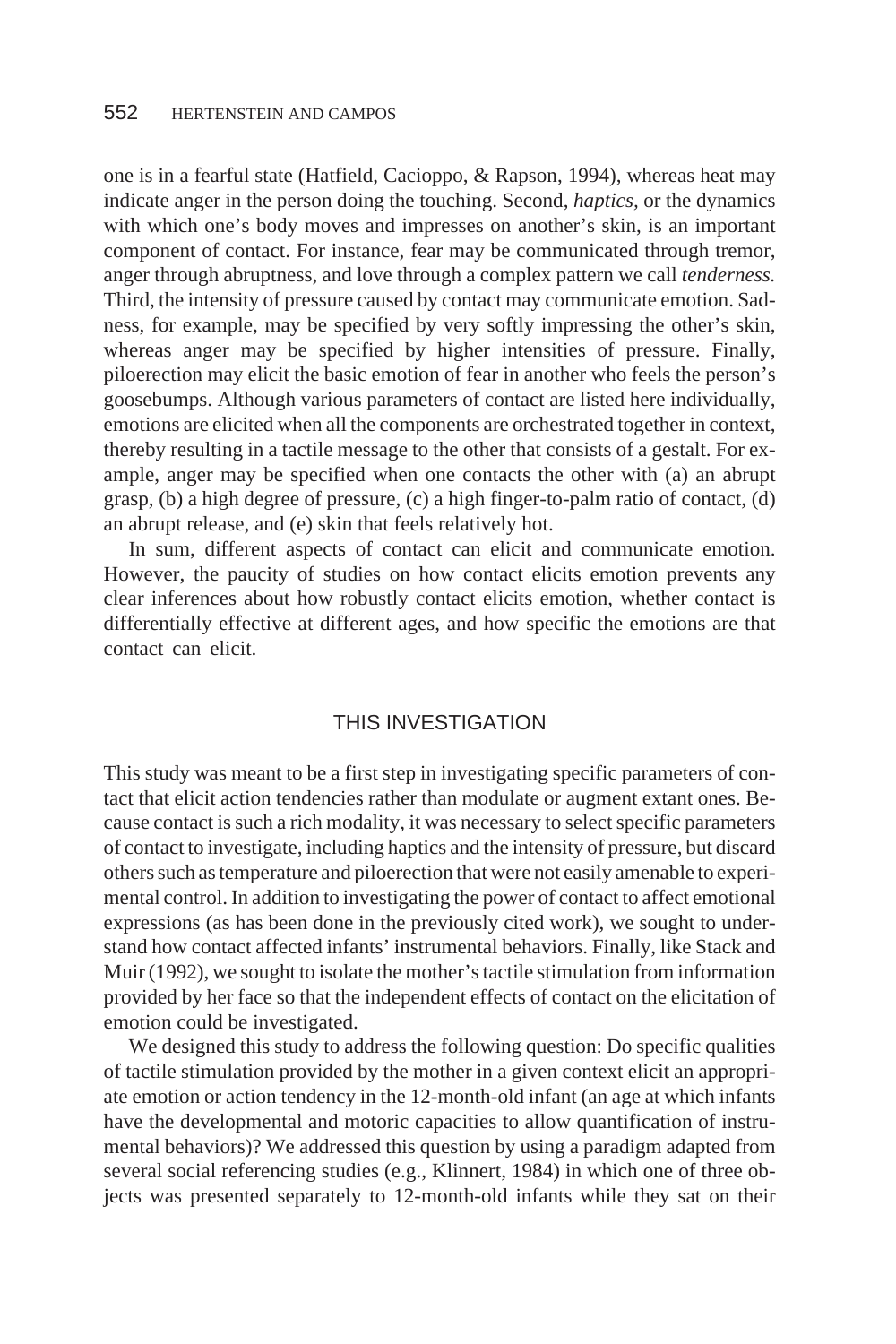mothers' laps.1 As the objects were presented, mothers administered contact that was believed to elicit either a negative action tendency or a positive one. We used a pattern of increased stimulation to elicit negative affect and a pattern of decreased stimulation to elicit positive affect.

In the tactile condition designed to elicit a negative action tendency (called the *tension increase condition*), mothers were instructed to tense their fingers around their infants' abdomen while abruptly inhaling. We predicted that in comparison to a control group, this stimulation would result in more negative and fewer positive emotional displays, as well as less contact with objects, longer duration to contact them, and contacting them with less confidence. The prediction was predicated on the likelihood that this pattern of touch communicated a negative emotion. In contrast, in the tactile condition designed to elicit a positive action tendency (called the *tension decrease condition*), mothers relaxed their grip around their infants' abdomen while relaxing their posture. We hypothesized that, in comparison to a control group, this stimulation would result in more positive and fewer negative emotional displays as well as more and quicker contact with objects and contacting them with greater confidence. This hypothesis was predicated on the probability that this type of touch would produce a state of relief, which is a type of positive emotion.

## **METHOD**

#### **Participants**

Thirty-six healthy 12-month-old infants and their mothers were recruited by telephone in the San Francisco Bay Area. Data from 5 other infants were excluded from the analyses because the mother did not follow directions (1), the child had previous experience with one of the objects used in the study (2), or experimenter error (2). The data analyses were conducted on the final sample of 36 infants (half female; mean age =  $366.53$  days;  $SD = 7.84$  days) with 12 in each tactile condition. Infants were typically from middle-class backgrounds. The ethnic composition of the sample was 61% White, 2.8% Asian, 5.6% Hispanic, and 30.6% classified as other (e.g., mixed race).

#### Apparatus

The apparatus in this study included a table, three objects, a curtain, two video recording devices, and a U-shaped manometer. The table  $(0.45 \text{ m} \log \times 1.22 \text{ m} \text{ wide} \times$ 0.76 m high) was equipped with a built-in platform that slid away from or toward the

<sup>&</sup>lt;sup>1</sup>We do not consider this study, strictly speaking, as one on social referencing because the study was not designed to obtain information seeking on the part of the baby.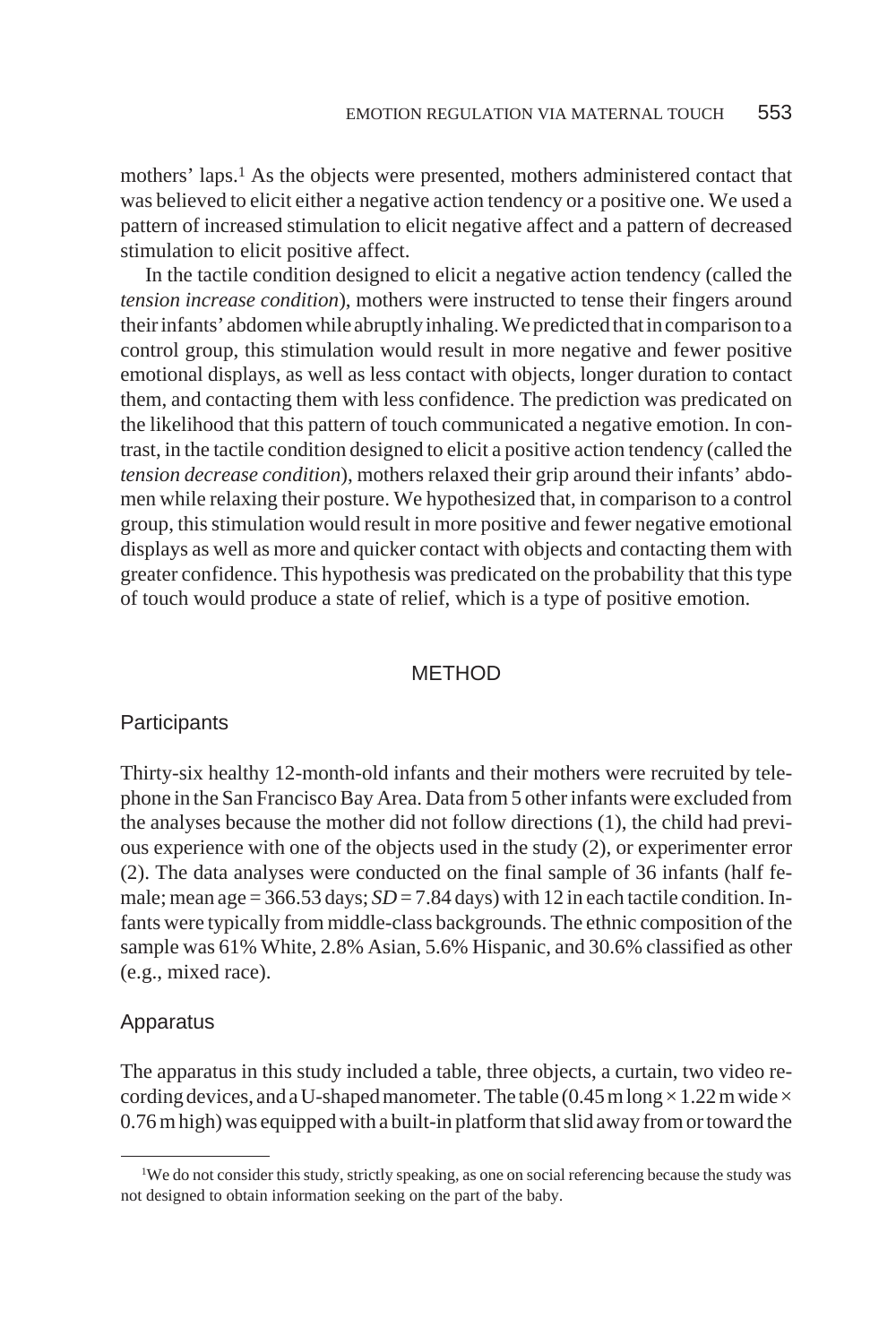mother–infant dyad. The experimenter controlled the platform surreptitiously via a handle under the table. The three objects were (a) a black-and-white stuffed cow (25 cm long, 16.5 cm high, and 12.5 cm wide) that made a "moo" noise, (b) a stuffed whiterabbit (18cm long, 18.5cm high, and 11.5cm wide) making a squeaking noise, and (c) a stuffed representation of a pink nose with dangling legs and feet (14 cm long, 31.5 cm high, and 13.5 cm wide). These objects were chosen because they elicited neither immediate positive nor negative affective displays from infants in an informal pilot test. A black curtain was hung 45 cm from the edge of the table. Two video cameras were used: One camera recorded the face and upper torso of the infant, and the other camera recorded the dyad from the side. Only the lens of camera one was visible to the dyad, though minimally, through an aperture cut in the curtain. The output of the two cameras was fed into two VCRs for subsequent data analysis. Separate and asynchronous time–date generators were used to superimpose a stopwatch time to the hundredth of a second on each of the video recordings. During the training session, a U-shaped manometer with a black inflatable ball (circumference = 80 cm) attached via an air hose was used to help standardize the amount of pressure that the mothers would exert on their infants during experimental trials. When the hose was squeezed, a column of dyed red water rose in the hose, thereby allowing mothers to gauge the pressure with which they grasped the ball.

# Test Setting

The infant–mother dyad was seated at one end of a carpeted room (7.75 m  $\times$  3.49) m). Experimenter 1 communicated with the mother from behind the dyad, and Experimenter 2 sat behind the curtain to operate the video recording equipment and control the platform presenting the objects to the infant. During the testing session, all communication ceased between experimenters as well as with the dyad. The infant sat on his or her mother's lap and the mother held the infant's torso bilaterally. The dyad sat directly in front of and facing the table and curtain; thus, the infant could not see either experimenter. The objects emerged (via the platform in the table) from behind the curtain.

# Design

The infant–mother dyads were randomly assigned to one of three tactile conditions: (a) tension increase, (b) tension decrease, or (c) a control condition in which the infants received no tactile message. Three objects were presented to each dyad. The objects were presented in a counterbalanced order across conditions constituting three trials for each dyad. Thus, the study was conceptualized as a  $3 \times 3$  (Tactile Condition  $\times$  Trial) mixed design with repeated measures on trial.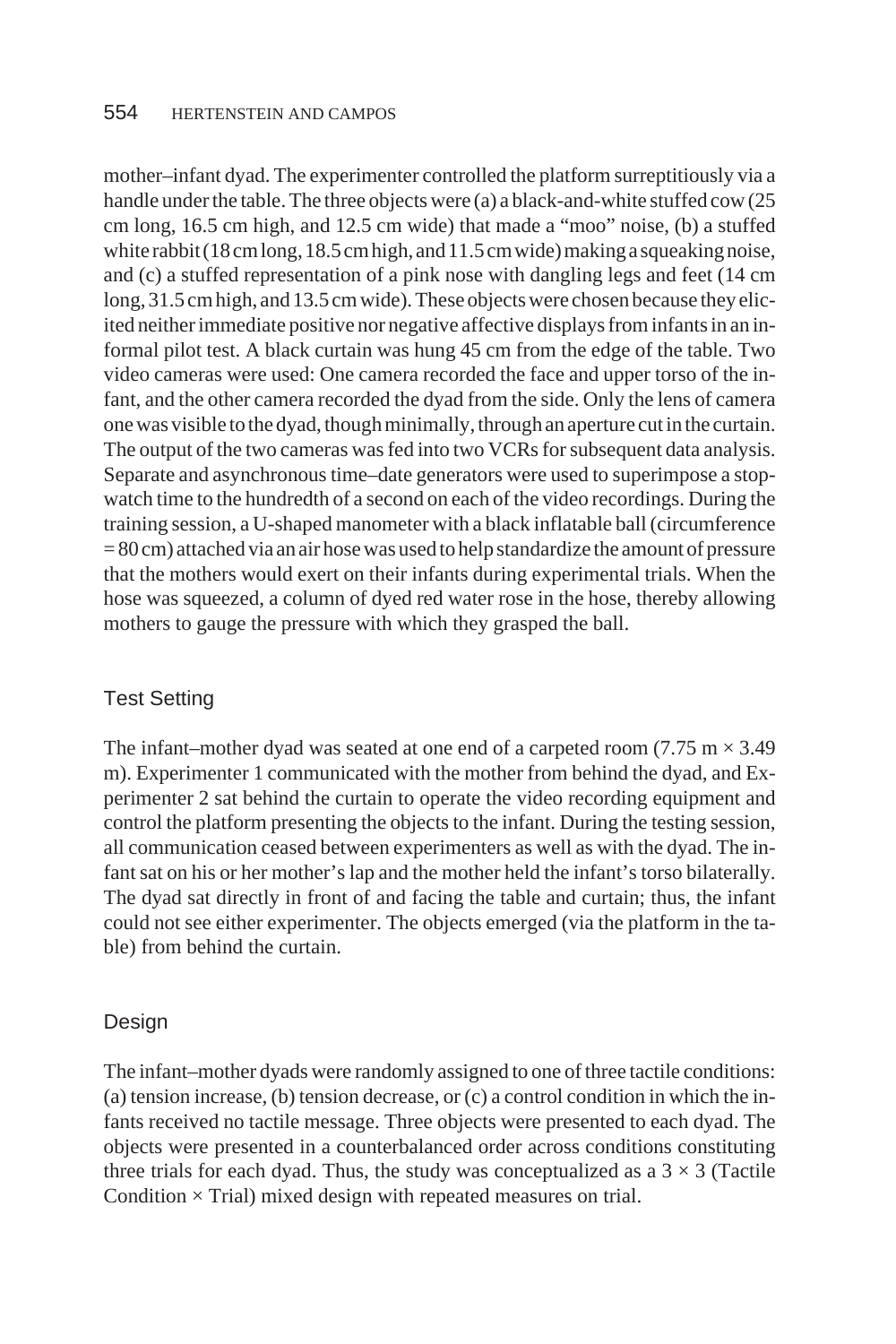#### **Training**

All mothers were trained first to hold their infants in the neutral position. Subsequently, mothers were trained for their respective tactile conditions. Figure 1 illustrates the position in which infants were held by the mothers during each trial.

Neutral position. Using a rag doll as a model of an infant, the mother was trained to place her infant on her lap with the infant's back in complete contact with her abdomen. In addition, she was trained to hold her infant bilaterally around the torso so her fingers from both hands interlocked and her thumbs were flat against the infant's abdomen. The force with which she held the infant was equally distributed across her hands. Prior to testing, the U-shaped manometer was used to help standardize the amount of force with which the mothers exerted contact in the neutral position. The mothers exerted pressure on the inflatable ball to raise the column of water in the instrument 3 cm. The mother held the infant in this position at the beginning of each trial.

Tension decrease condition. This condition was designed to elicit positive emotion and to provide such information contingent with the appearance of the object. The mother was trained to loosen her palmar grip around the infant's torso while relaxing her posture. The mother touched the infant throughout the trial. The mother practiced on the U-shaped manometer until she was capable of reliably reproducing a lower intensity of pressure than that of the neutral condition (i.e., 2 cm lower than the neutral water level). She practiced keeping the intensity with which she touched the inflatable ball equal across the palmar surface of her hands.



**FIGURE 1** Illustration of mother holding infant in the neutral position.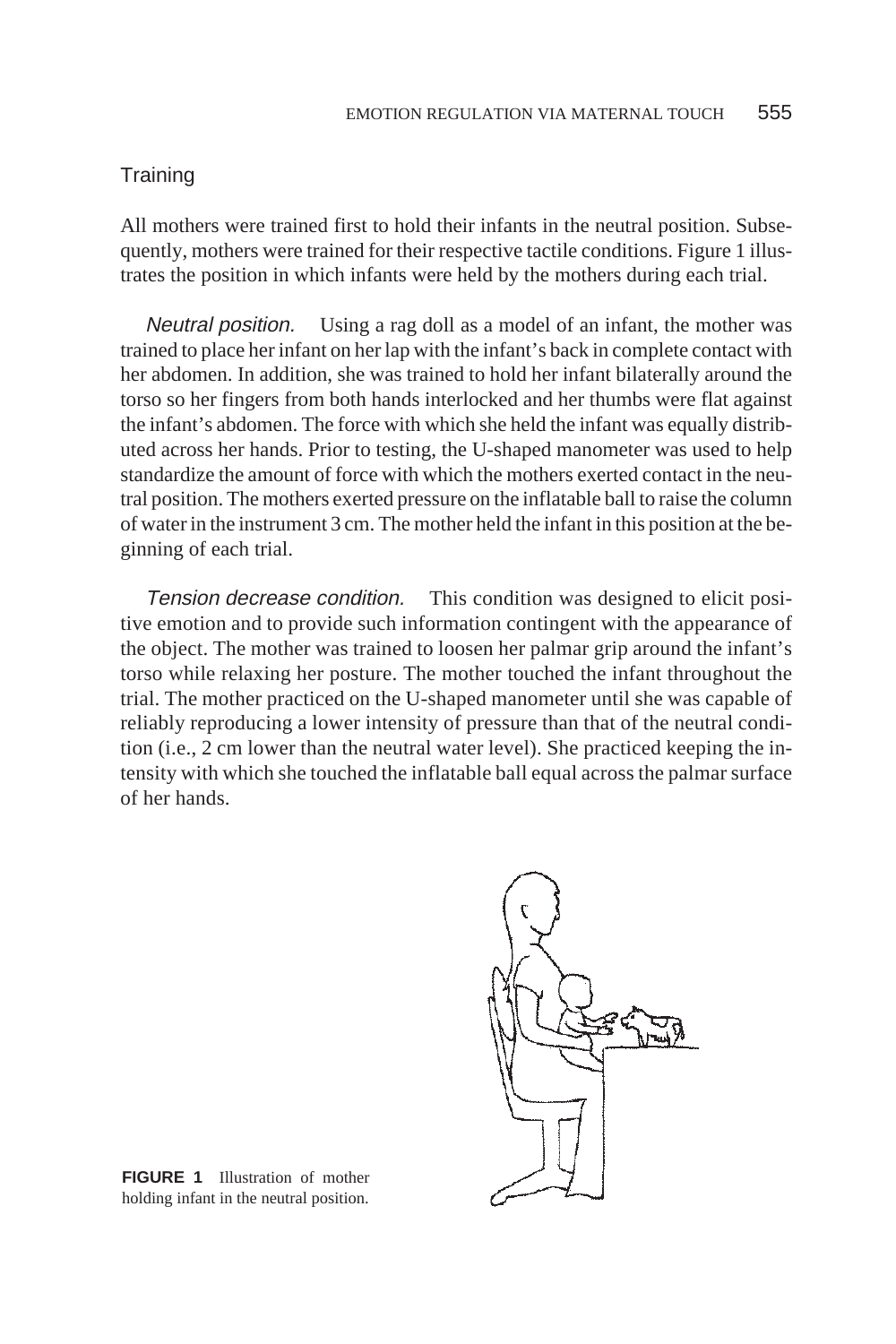Tension increase condition. This condition was designed to elicit negative emotion and to provide the tactile information contingent with the appearance of the object. Using the rag doll as a training device, the mother practiced rapidly inhaling and tightening her grip around the infant's torso with her fingers. These manipulations were chosen for purposes of ecological validity. Each mother was trained to inhale deeply and rapidly and to hold her breath for approximately 1.5 sec. Special care was taken to assure that mothers inhaled inaudibly. Regarding the mother's grip, she practiced on the U-shaped manometer until she was capable of reliably reproducing a pressure intensity higher than the neutral pressure (i.e., 8.5 cm higher than the neutral water level). In addition, she practiced on the manometer using her fingers, rather than her palms, to increase the force that she would exert on the infant in the trials. The mother was trained to allow 1.5 sec to elapse from the time she began the tactile manipulation to the time that she returned to the neutral position. Care was taken to ensure that the tension increase resulted in no displacement of the infant's body or arms by the mother's action yet permitted the infant to move arms and body freely. Thus, the infant had full access to the objects and was not constrained.

Control condition. In this condition, the mother was trained to remain in the neutral position for the duration of the procedure.

# Manipulation Check

Two manipulation checks were conducted. In the first manipulation check the experimenter listened intently to be sure that mother's inhalation in the tension increase condition was inaudible. All mothers conformed with instructions according to the check. In the second manipulation check, an assistant, blind to the research design and hypotheses, rated from the videotape whether the tactile message given to the infant was in the tension decrease, tension increase, or control condition. The assistant was instructed to attend to the mother's grip around the infant as well as her breathing. Each trial was rated for every participant resulting in 108 ratings (3 trials per participant). When compared to the actual conditions to which the participants were assigned, 107 of the 108 ratings were in agreement. The trial in which the assistant did not provide the correct rating was included in the final analysis as originally assigned, not as coded.

#### Procedure

Each mother–infant dyad was tested separately. On arriving for the experiment, a female research assistant invited the infant to play with objects on the floor of the laboratory. While the infant played with the research assistant, the experimenter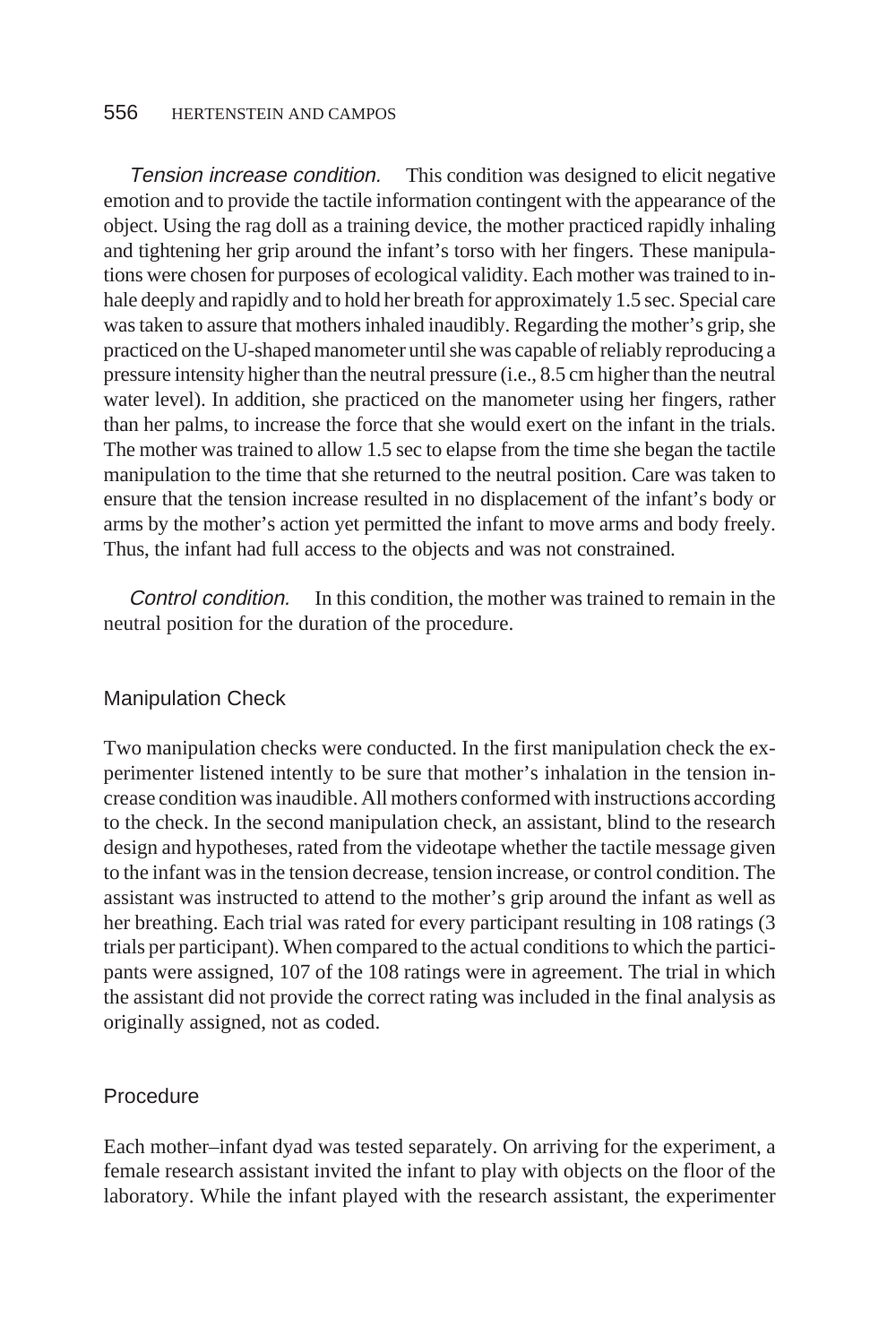trained the mother to hold her infant in the neutral position and as required by the experimental condition to which the dyad was randomly assigned. Following the introductory and training phase that lasted approximately 15–20 min, the mother was instructed to hold her infant in the neutral position. After the infant was in an attentive state and faced forward, the first trial commenced. A hidden research assistant operated the platform in the table to present one of the three objects to the dyad at a rate of approximately 17.9 cm/sec. From the infant's perspective, the objects emerged from behind the curtain and stopped 7.5 cm from the edge of the table. On seeing the object, the mother performed the requisite tactile manipulation (tension increase, tension decrease, or no tactile manipulation). Subsequently, the infant had 45 sec to manipulate the object if he or she wished. During this period, the mother allowed the infant to interact with the object. Because the focus of this study was contact, mothers were instructed to maintain a neutral face throughout the procedure just in case the infant looked back at them. However, infants looked at the mothers very infrequently because of the positioning of their bodies toward the objects for the duration of the trial. After the 45-sec period, the mother placed the object on the moving platform, and the experimenter retracted the object. A 45-sec trial duration was chosen so as not to induce excessive fussiness in the infant. The same procedure was used for the subsequent two trials. Between trials, mothers were allowed to hold their infants or to allow their infants to play on the floor beside them. Approximately 2 min elapsed between trials for each infant. The procedure was designed to be comfortable for both the mother and the infant.

#### Coding of Infant Behaviors

Six coders, all of whom were naive to the research questions, hypotheses, and overall research design, coded the infants' hedonic tone, latency to reach toward the object, duration of touching the object, and duration of touching the object with his or her whole hand.2 These dependent variables were chosen because they have been used successfully in other studies of the behavior regulatory consequences of emotion (e.g., Camras & Sachs, 1991; Hirshberg & Svejda, 1990; Mumme, Fernald, & Herrera, 1996). For each condition, two assistants coded all the infants in that condition. This coding procedure was crucial to keep the coders naive to the hypotheses of the study. (As the manipulation check demonstrated, the information visible on the video was sufficient for a coder to identify what was a tension decrease and what was a tension increase condition.)

<sup>2</sup>The arm withdrawal of the infants from the object as well as the duration of time that the infants contacted the objects with their fingertips were coded. However, these variables possessed inadequate interrater reliability; thus, they were not included in the analysis.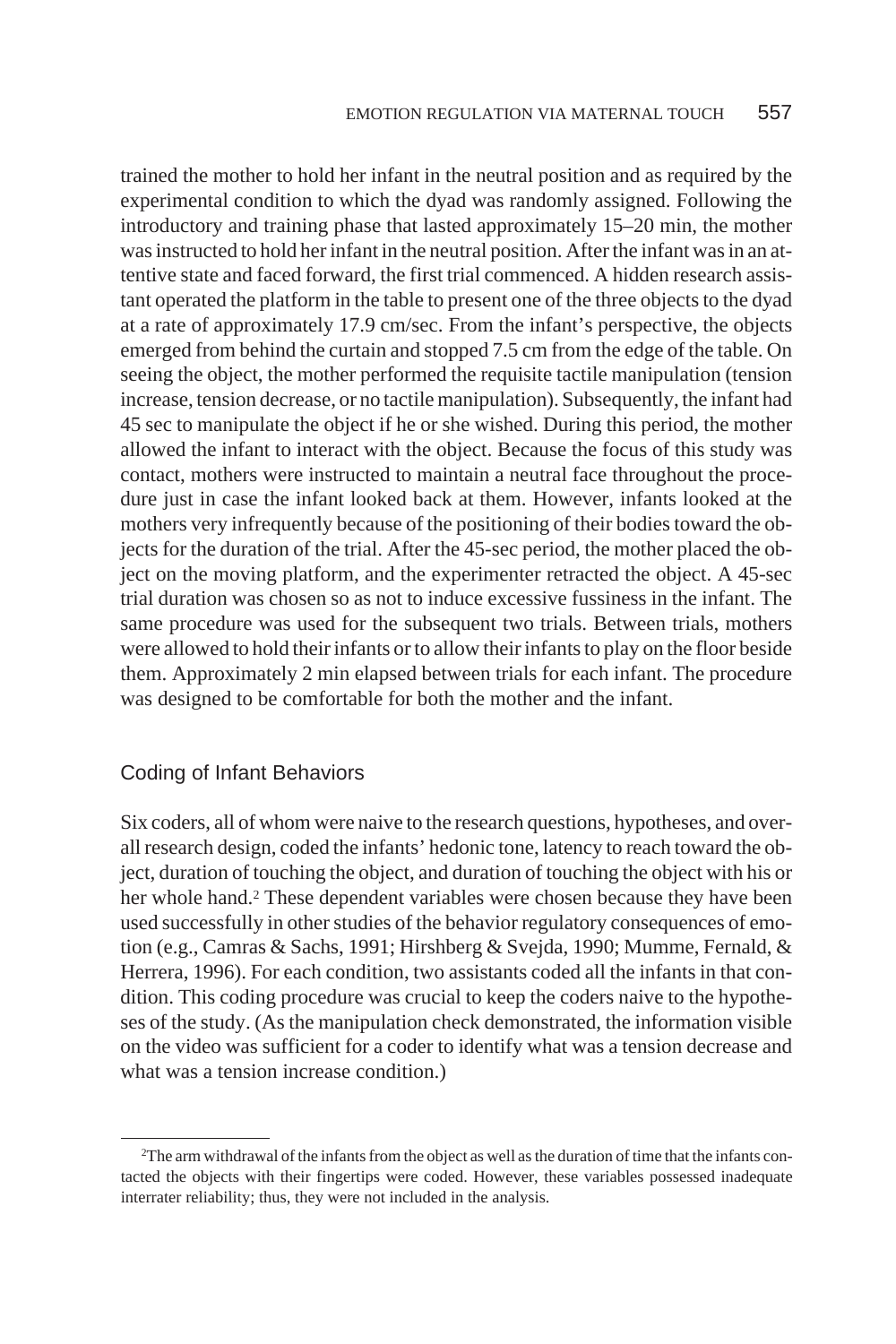For all dependent variables except hedonic tone, the two coders worked independently, and their ratings were subjected to Pearson product–moment correlations to determine intercoder reliability. For hedonic tone, the two coders for each condition worked together to arrive at a single code per participant per scoring epoch. Subsequently, interrater reliability was determined by correlating (Pearson product–moment) these codes with those of an independent coder (Matthew Hertenstein), who coded one third of the data.

Using the time–date generator stopwatch display on the videotape, the coders scored 40 sec of data for each trial. For all dependent variables, coding of the trial began when the object was approximately 11.75 cm from the edge of the table. The object traveled an additional 4.25 cm before stopping in front of the infant.

Hedonic tone. The general hedonic valence of the infant was coded, not displays of discrete emotions. Judgments were based exclusively on facial and vocal displays of emotion. The instrumental behaviors of the infant were masked on the monitor by placing an opaque cover over the neck and torso of the image of the infants so as not to influence judges' ratings. The highest affective display rating that occurred within each of four 10-sec periods was scored (only the first two of the four ratings were subsequently analyzed, due to lack of variation in affective responding past the 20-sec mark). In addition, ratings were given for the second preceding the trial. A score of 0 indicated that the infant appeared neutral during the scoring epoch. For the Positive Expressive scale, a 1 was given for a *weak smile,* operationally defined as slight upturning of the mouth while the mouth was closed and was accompanied by no cheek elevation. A 2 was given for more *intense smiling,* operationally defined as a smile with either an open mouth or elevation of the cheek. A 3 was scored if any of the criteria stipulated in a score of 2 were met and a positive vocalization (cooing, gurgling, etc.) was present concurrently. For the Negative Expressive scale, a 1 was given when the infant frowned, a 2 was given when the infant frowned in conjunction with his or her head turning away from the object or the corners of the mouth were pulled back, and a 3 was given if any of the criteria stipulated in a score of 2 were met and a negative vocalization (grunting, crying, etc.) was present concurrently. Interrater reliability was *r* > .90 for the Positive Expressive scale and *r* > .91 for the Negative Expressive scale.

Latency to contact. The time from which the trial began to the time at which the infant first made contact with the object was coded. Each infant received one latency score for each trial. Interrater agreement was *r* > .92 for all coder groups.

Duration of contact. The total time that the infant contacted the objects was coded. Interrater agreement was *r* > .87 for all coder groups.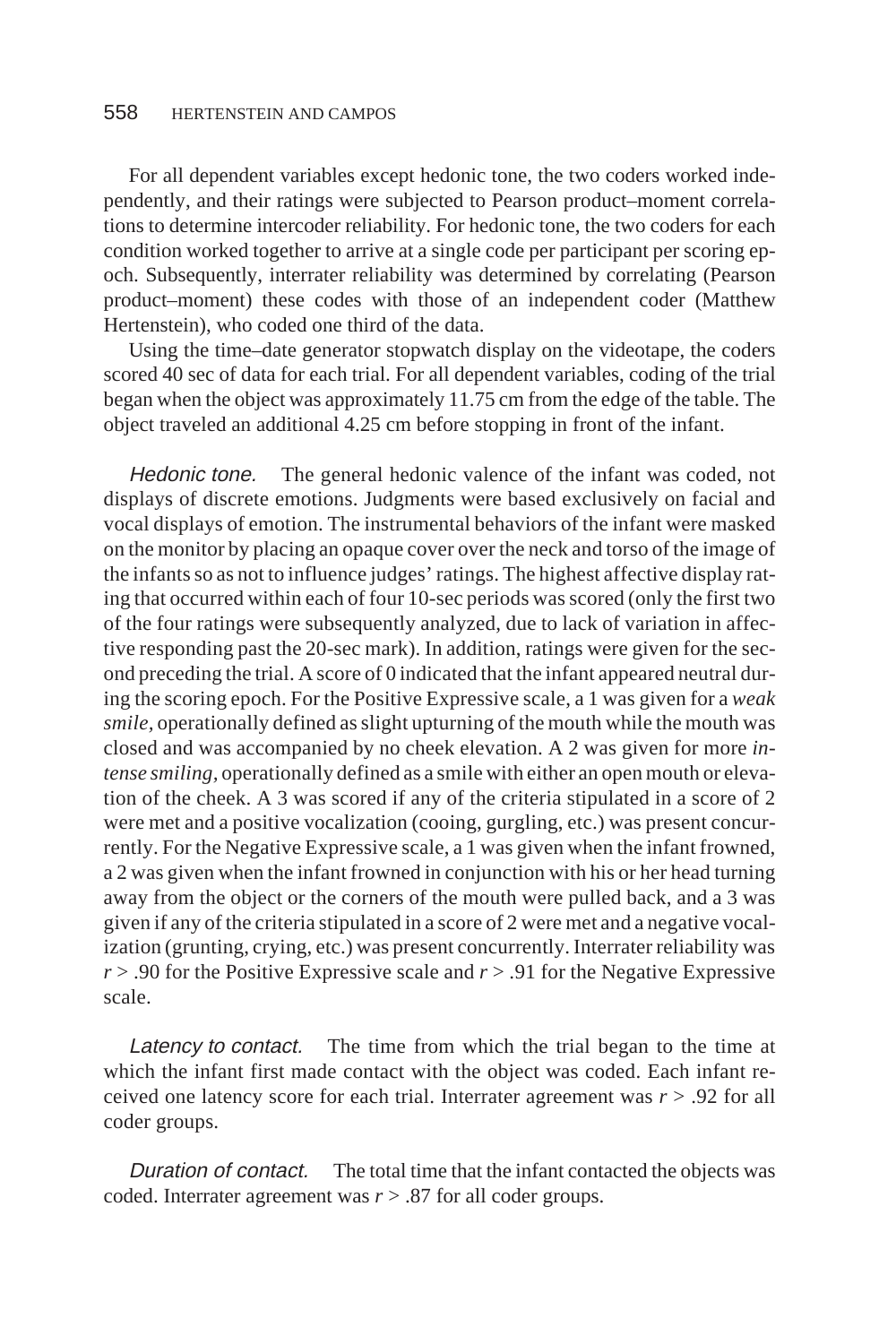Percentage of whole-hand contact. The percentage of time that the infant contacted the objects with his or her whole hand was coded as an index of the confidence with which the infant touched the objects. This was coded when one or both of the infant's entire palms touched the object or when all four fingers, irrespective of the thumb, contacted the object. The percentage was calculated by dividing the duration of time that the infant touched the object with the whole hand by the duration of total time that the infant contacted the object. Interrater agreement was *r* > .83 for all coder groups.

# Data Analytic Strategy

Each of the five dependent variables in this study was subjected to the same data analytic strategy. Each was analyzed by a  $3\times3$  (Tactile Condition  $\times$  Trial) analysis of variance (ANOVA) with repeated measures on the last factor. To test our hypotheses directly, the two degrees of freedom for tactile condition were decomposed into two planned comparisons with a one-tailed test on the Tactile factor.3 The first contrast compared the tension increase condition to the control condition, and the second compared the tension decrease condition to the control condition. Similarly, the two degrees of freedom for trial were decomposed into a linear and quadratic term.

## Preliminary Analyses

To assure adequacy of random assignment to conditions, one-way ANOVAs were performed with mother's age and income level as dependent variables. No differences were found between conditions regarding these two variables (all *p*s > .05). Univariate ANOVAs on each dependent measure were conducted to test for interactions between the tactile conditions and sex as well as the objects (rabbit, cow, nose) used in the experiment. No analysis yielded a significant interaction for either sex or object (all *p*s > .05). Also, univariate ANOVAs were conducted to test for differences between tactile conditions on judges' pretrial ratings of emotionality on both the positive and negative scales. There were no significant main effects or interactions (all  $ps > .05$ ).

Time window. On review of the data, only the first 20 sec of each trial were analyzed. A number of reasons led to this decision. Researchers have found that in

<sup>3</sup>As suggested by Keppel (1991), no corrections were used for the contrasts because the comparisons were conducted to test directly hypothesized relations between the tactile conditions. Also, we believe that one-tailed tests were justified because the alternate hypotheses were directional (see Repacholi, 1998, for a similar view).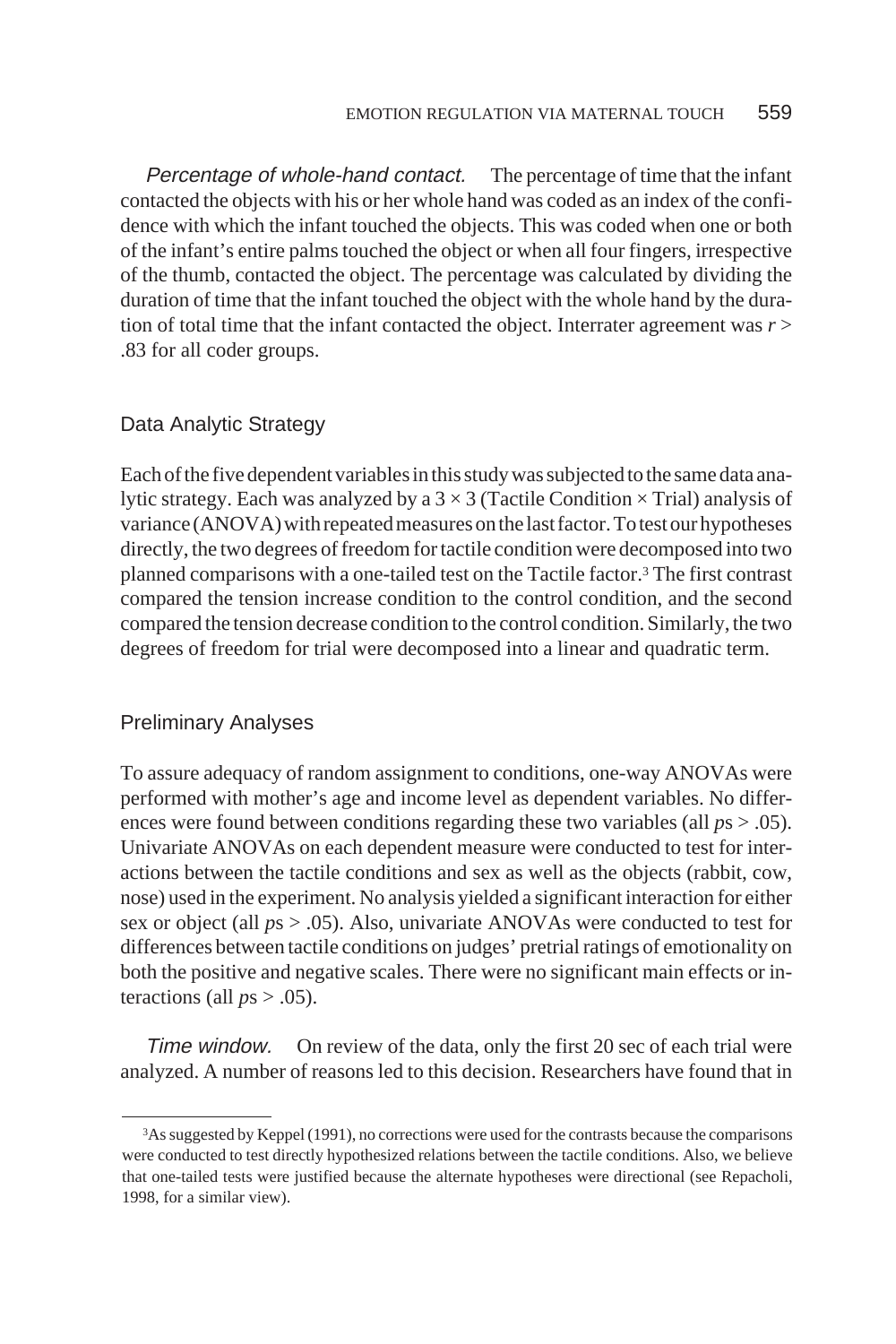paradigms similar to the one used in this study the situation often becomes less ambiguous over the course of a given trial and that the strength of the effect of the mothers' signals may lessen because mothers did nothing after applying the tactile stimulation (Mumme et al., 1996). Because of these findings and the fussiness of many infants over the trial, we decided that the appropriate unit of analysis was a 20-sec window of time. Others (e.g., Mumme et al., 1996) have also reduced the window of time for analysis for similar reasons.

#### RESULTS

All the means and standard deviations are presented for each tactile condition in Table 1. Eta-squared  $(\eta^2)$  statistics refer to the effect sizes between each of the tactile conditions and the control condition. An  $\eta^2$  of .01 is considered to be a small effect size, an  $\eta^2$  of .06 is a medium effect size, and an  $\eta^2$  of .14 or larger is a large effect size (Clark-Carter, 1997). Variability was comparable in all groups. The marginal means and standard deviations for the Trial factor as well as the eta-squared values for the linear and quadratic terms are displayed for each dependent variable in Table 2. The univariate analyses are reported for each dependent variable in the following sections. For sake of brevity, inferential statistics for interactions are not reported because they are all statistically not significant at the  $p > .05$  level (all  $\eta$ <sup>2</sup> < .05). In addition, the linear and quadratic terms were not reported unless they were significant at the  $p < .05$  level.

| Behavior                               | <b>Tactile Condition</b>   |      |                                   |      |         |           |                       |          |  |  |
|----------------------------------------|----------------------------|------|-----------------------------------|------|---------|-----------|-----------------------|----------|--|--|
|                                        | <i>Tension</i><br>Decrease |      | <i>Tension</i><br><i>Increase</i> |      | Control |           |                       |          |  |  |
|                                        | M                          | SD   | M                                 | SD   | M       | <i>SD</i> | $\eta^2$ <sup>a</sup> | $n^{2b}$ |  |  |
| Negative Expressive scale <sup>c</sup> | 0.25                       | 0.16 | $1.38**$                          | 0.26 | 0.35    | 0.11      | .39                   | .01      |  |  |
| Positive Expressive scale <sup>c</sup> | 1.32                       | 0.26 | 0.72                              | 0.23 | 0.94    | 0.20      | .03                   | .06      |  |  |
| Latency to contact <sup>d</sup>        | 7.69                       | 1.60 | $10.44*$                          | 1.99 | 6.09    | 1.44      | .14                   | .03      |  |  |
| Duration of contact <sup>d</sup>       | 6.95                       | 1.17 | $5.02*$                           | 1.17 | 9.01    | 1.35      | .19                   | .06      |  |  |
| Whole-hand contact <sup>e</sup>        | 49.41                      | 9.36 | $41.33*$                          | 7.46 | 58.71   | 7.13      | .12                   | .03      |  |  |
|                                        |                            |      |                                   |      |         |           |                       |          |  |  |

TABLE 1

Means and Standard Deviations by Tactile Condition for Expressive and Instrumental Behaviors

*Note.*  $n = 12$ . Eta squared ( $\eta^2$ ) values refer to effect sizes for planned comparisons.

a Tension increase–control comparison. bTension decrease–control comparison. <sup>c</sup> Values on a scale ranging from 0 to 3. dValues in seconds. eValues in percentages.

\**p* < .05. \*\**p* < .01.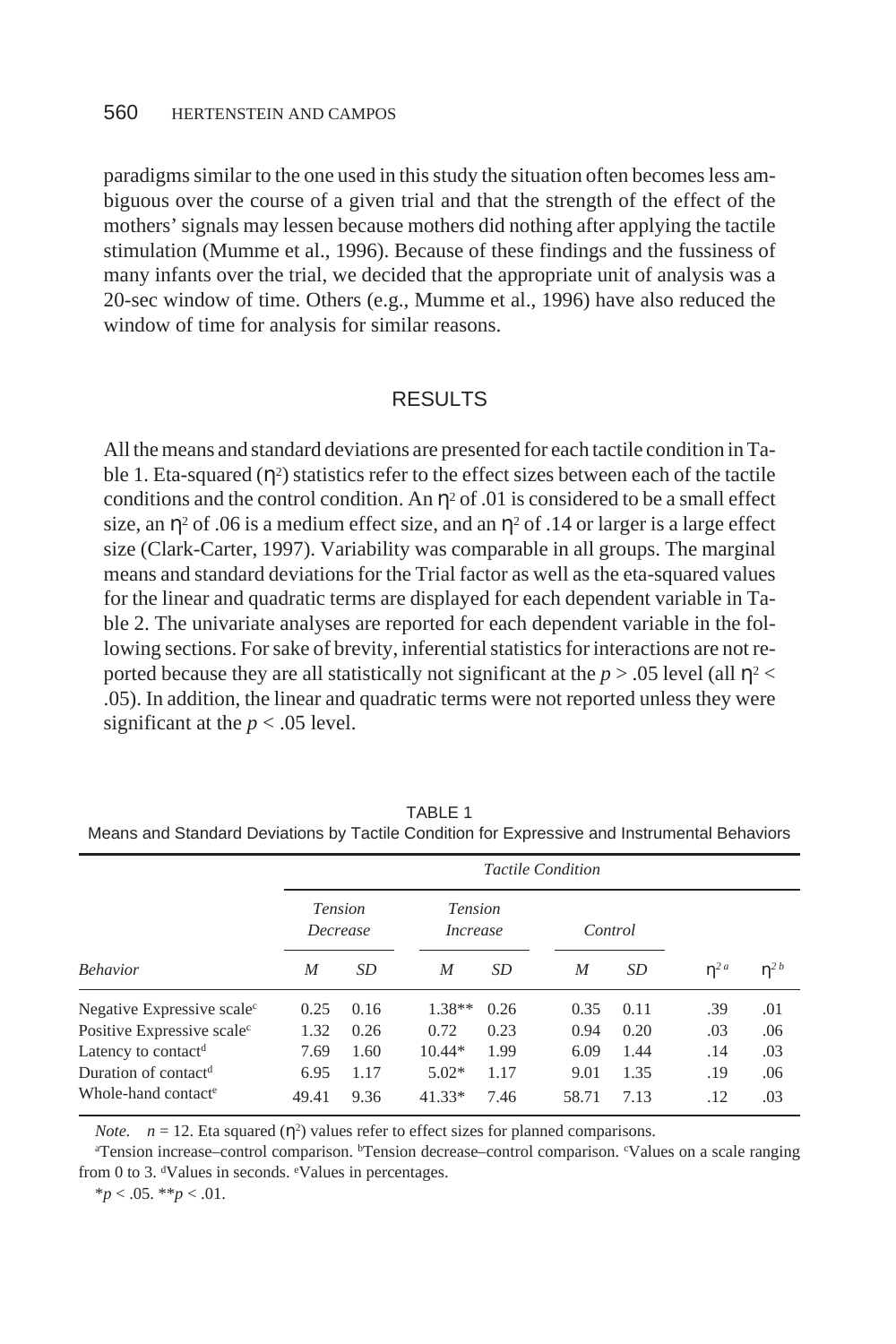|                                        | Trial |      |                |                   |       |               |          |          |
|----------------------------------------|-------|------|----------------|-------------------|-------|---------------|----------|----------|
|                                        |       |      | $\mathfrak{D}$ |                   | 3     |               |          |          |
| <b>Behavior</b>                        | M     | SD   | M              | SD                | M     | SD            | $n^{2a}$ | $n^{2b}$ |
| Negative Expressive scale <sup>c</sup> | 0.46  | 0.11 |                | $0.65 \quad 0.15$ |       | $0.86$ $0.14$ | .15      | .00      |
| Positive Expressive scale <sup>c</sup> | 1.00  | 0.15 | 0.94           | 0.17              | 1.04  | 0.17          | .00      | .01      |
| Latency to contact <sup>d</sup>        | 8.68  | 1.25 | 7.43           | 1.25              | 8.11  | 1.26          | .00      | .02      |
| Duration of contact <sup>d</sup>       | 6.58  | 1.07 | 7.00           | 0.88              | 7.40  | 0.93          | .01      | .00      |
| Whole-hand contact <sup>e</sup>        | 57.05 | 6.53 | 45.79          | 6.71              | 46.61 | 6.67          | .05      | .02      |

TABLE 2 Means and Standard Deviations by Trial for Expressive and Instrumental Behaviors

*Note.*  $n = 36$ . Eta squared ( $\eta^2$ ) values refer to effect sizes for the linear and quadratic terms.

<sup>a</sup>Linear term. <sup>b</sup>Quadratic term. <sup>c</sup>Values on a scale ranging from 0 to 3. dValues in seconds. <sup>e</sup>Values in percentages.

# Negative Expressive Scale

As predicted, infants in the tension increase tactile condition exhibited more negative emotional displays than those in the control condition (large effect size). However, there were no group differences found between the tension decrease condition and the control condition. The linear term for the Trial factor indicated that infants progressively emitted more negative emotional displays with each trial,  $p < .03$ ,  $\eta^2$ = .15. The contrast comparing the tension increase condition and the control condition yielded main effects for the tactile condition,  $p < .01$ ,  $\eta^2 = .39$ , and trial,  $p < .05$ ,  $\eta^2$  = .13. The contrast comparing the tension decrease condition and the control condition yielded no effects for the Tactile and Trial factors, all  $p s > 0.05$ , all  $\eta^2 < 0.08$ .

# Positive Expressive Scale

Contrary to our prediction, the analyses indicate that the tactile condition to which infants were assigned did not affect their positive emotional displays. The two planned comparisons yielded no main effects for the tactile condition or for trial, all  $p s > .05$ , all  $\eta^2 < .06$ .

# Latency to Contact

As hypothesized, infants in the tension increase condition waited to contact the toy longer than infants in the control condition (large effect size). In fact, infants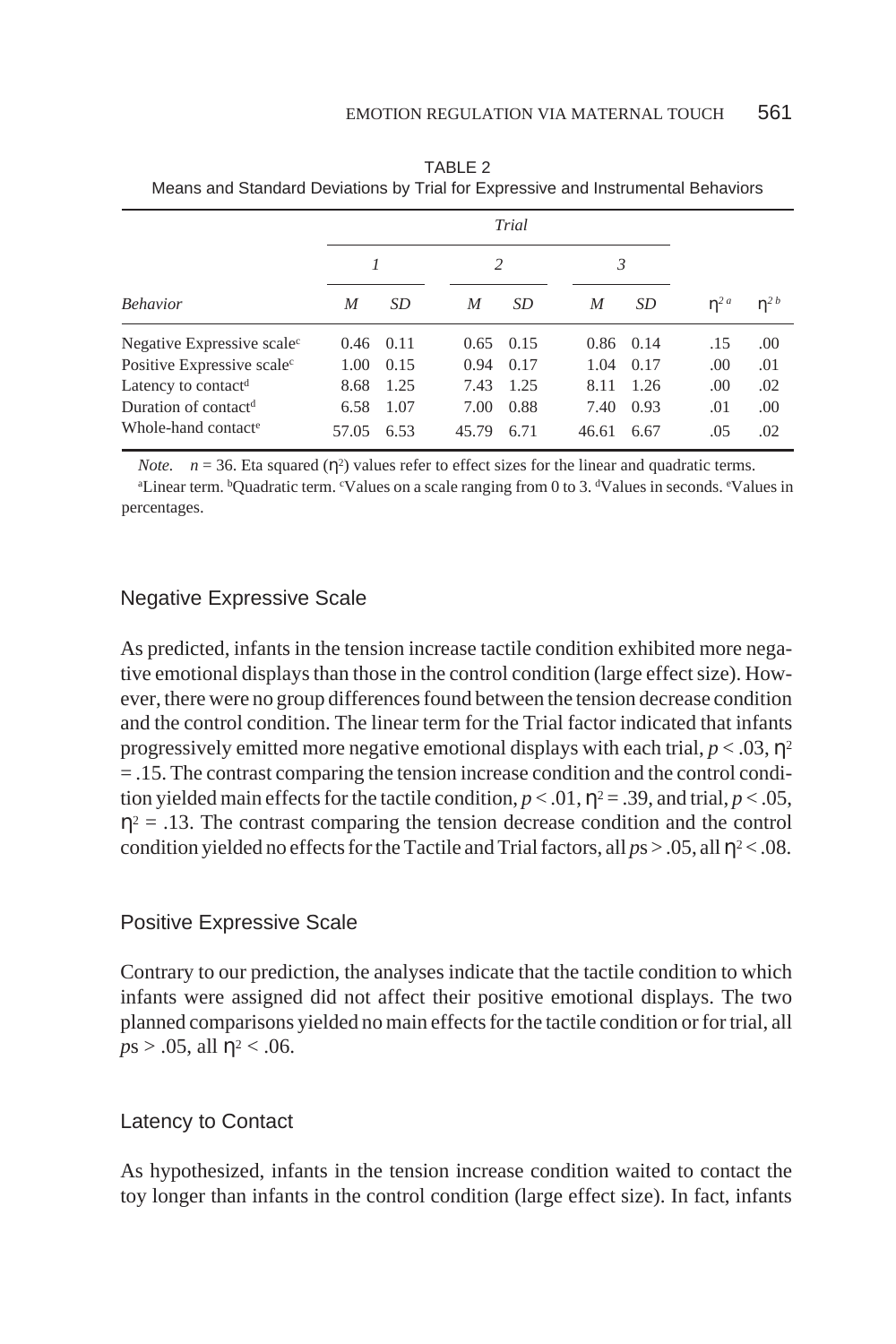in the former condition waited over 4 sec longer to contact the toys, on average, than infants in the latter condition. However, infants in the tension decrease condition did not differ statistically from infants in the control condition on this dependent variable. The contrast comparing the tension increase condition and the control condition yielded a main effect for tactile condition,  $p < .04$ ,  $\eta^2 = .14$ , but not for trial,  $p > 0.05$ ,  $\eta^2 = 0.03$ . The contrast comparing the tension decrease condition and the control condition was statistically not significant for both factors, all  $ps > .05$ , all  $\eta^2 < .03$ .

# Whole-Hand Contact

As predicted, infants in the tension increase condition touched the objects with their whole hands a lower proportion of time than did infants in the control condition (medium effect size). Contrary to our prediction, however, infants in the tension decrease condition did not differ from those in the control condition. The contrast comparing the tension increase condition and the control condition yielded a main effect for the Tactile factor,  $p = .05$ ,  $\eta^2 = .12$ , but not for trial,  $p > .05$ ,  $\eta^2 = .09$ . The contrast comparing the tension decrease and control conditions yielded no significant findings, all  $ps > .05$ , all  $n^2 < .03$ .

#### Duration of Contact

As predicted, infants in the tension increase condition touched the toys less than infants in the control condition (large effect size). The difference between these groups was robust in that infants in the former condition touched the objects almost 4 sec less, on average, than infants in the latter condition. However, infants in the tension decrease condition did not differ from those in the control condition. The contrast comparing the tension increase condition and the control condition yielded a main effect for tactile condition,  $p < .02$ ,  $\eta^2 = .19$ , but not for trial,  $p > 0.05$ ,  $\eta^2 = 0.05$ . The contrast comparing the tension decrease condition and the control condition was statistically not significant for both factors, all *p*s  $> .05$ , all  $\eta^2 < .07$ .

In sum, tension increase stimulation resulted in longer latency and shorter duration of contacting the objects and elicited more negative emotional displays compared to the control condition. In addition, infants in the control condition contacted the objects with their whole hands more than infants in the tension increase condition. Infants' negative expressive displays increased across the three trials. In contrast to the tension increase condition, the tension decrease stimulation affected neither instrumental nor expressive behaviors relative to the comparison group.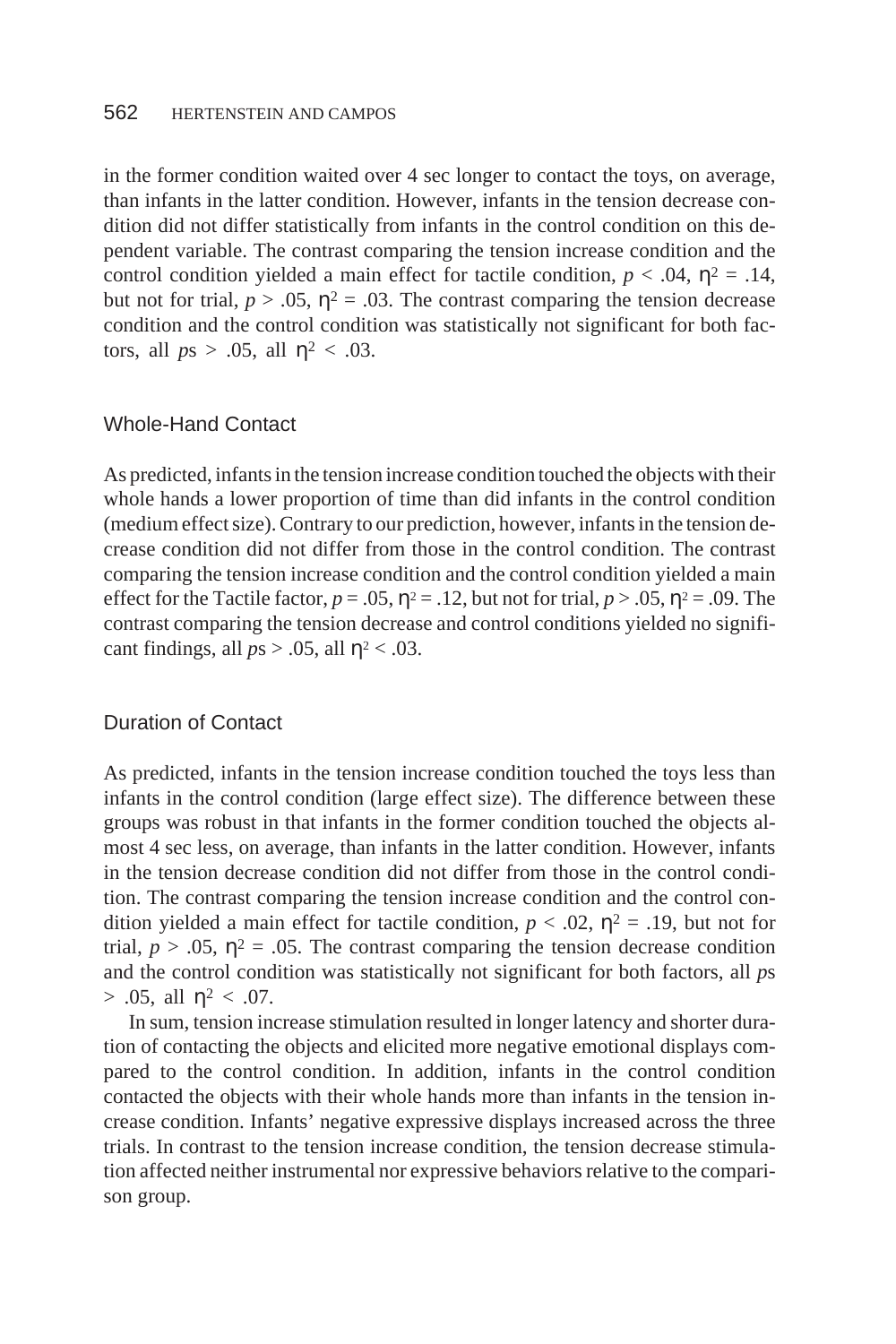# **DISCUSSION**

This study provides evidence that specific qualities of touch robustly elicit negative expressions and action tendencies. However, the particular tactile manipulation thought to elicit positive emotions was ineffective in the context of this study. These results accord with the majority of studies designed to investigate the behavior regulatory effects of emotions indicating that negative emotions may be more readily elicited and regulate behavior more robustly than positive emotions (Boccia & Campos, 1989; Feinman & Lewis, 1984; Mumme et al., 1996; Svejda, 1981).

What exactly do these findings reveal about the relevance of tactile stimulation for the elicitation of emotion? First, it appears that the array of tactile stimulation in the tension increase condition not only affected the child's emotional expressions in the predicted manner, but it did so almost immediately. This suggests that some aspects of tactile stimulation are peremptory. Second, there was evidence that the increasing tension condition had a cumulative effect over trials, as evidenced by infants' expressive displays. Third, infants in the tension increase condition touched the objects with their whole hands (an index of confidence) less than infants in the control group. Fourth, the tactile stimulation in the tension increase condition regulated infants' behaviors across three different objects, indicating that the effect generalized across objects. In sum, the tension increase condition inhibited the child's behavior and was increasingly effective over time and trials.

#### Tension Decrease and Emotion

Why, in contrast to the tension increase condition, did the tension decrease condition have no apparent effect on infants' emotions? There are a number of explanations that may account for this finding. First, the wrong positive emotion may have been manipulated. Positive emotions are typically considered to be limited to a single type (e.g., joy), but in fact there are many kinds of positive emotion—contentment, exhilaration, triumph, glee, and relief, to list but a few. In this experiment, the tension reduction condition provided information more relevant to eliciting relief than other positive emotions. However, in a nonthreatening context such as the one in this experiment, there was nothing to be relieved about. If the context had been slightly frightening to the child, relief elicited by tension decrease may have resulted in the child's behavior being significantly encouraged.

There is a second explanation for the unexpected findings in the tension reduction condition. In this study the tension increase and tension decrease conditions differed in the intensity of stimulation that was provided to the infant. Infants receiving tension increase were administered a larger quantity of stimulation compared to infants in the tension decrease condition. This difference favoring the tension increase condition may have resulted in a greater effect on their emotions.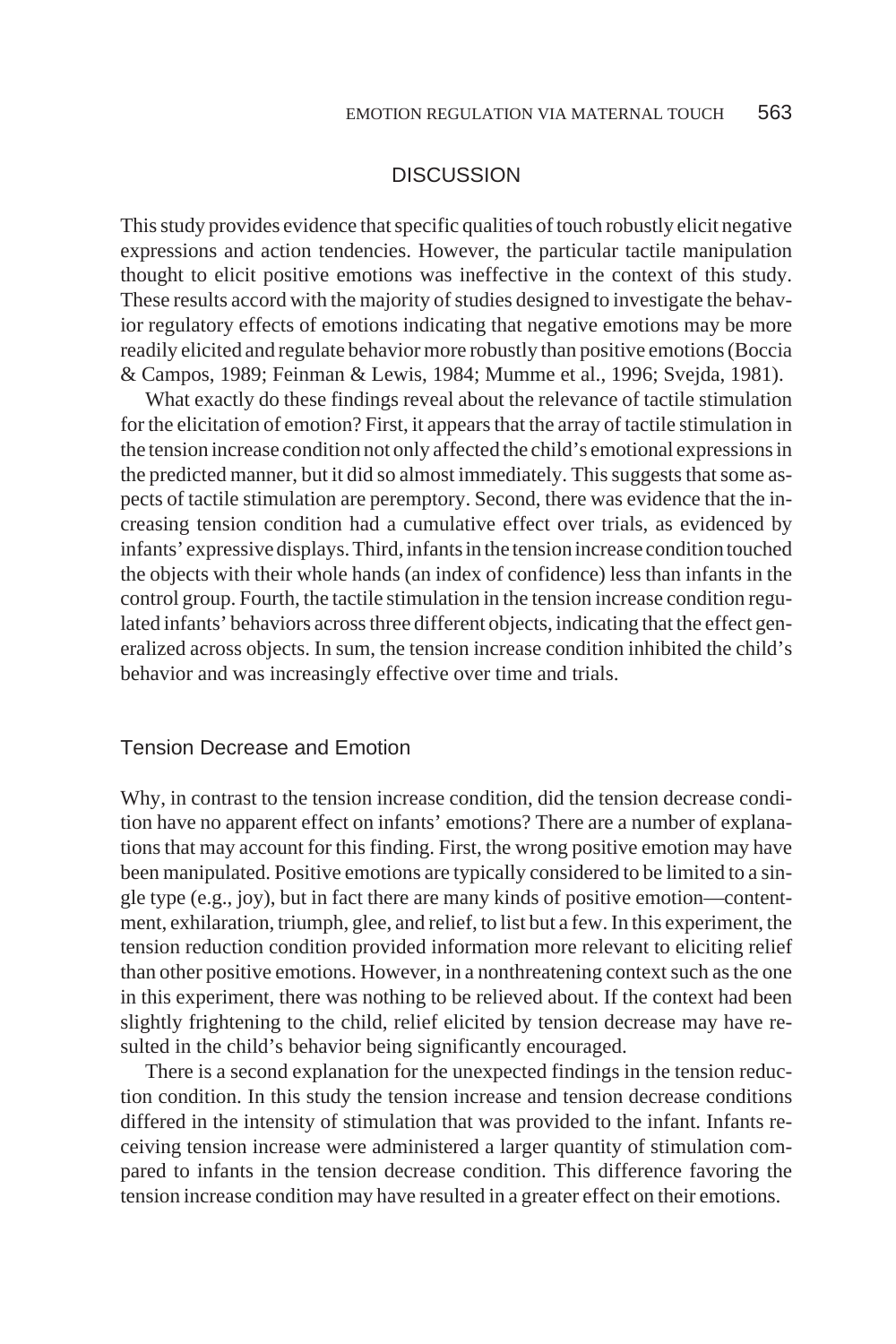A third relevant factor in accounting for the unsuccessful consequences of the tension reduction condition is the lack of a deictic function for tactile stimulation; that is, tactile stimulation lacks referential specificity. This is in contrast to the facial modality in which a signaler of a facial display can gaze at a particular referent, thereby communicating to the other about a specific environmental event. In short, a deictic function may need to be added to the tactile modality. This may be accomplished in a number of ways, one of which is by orienting one's attention toward the event to which the touch manipulation refers. If this is so, we believe that a deictic function inadvertently was created for the tension increase condition but not for tension decrease. More specifically, the tension increase condition very likely resulted in the infants "better keeping an eye" on the objects than those in the tension decrease condition. Thus, one may not necessarily expect infants in the latter condition to regulate their behaviors to the objects per se.

There is another possible explanation for the unpredicted results, but it is one that we do not favor. It is possible that the specific context in which the tactile array was applied was unnatural or strange to the infant. We do not favor this explanation because the infants seemed to be relatively content while on their mothers' laps, at least for the 20 to 30 sec after receiving the tactile manipulation. However, we can not rule out this explanation completely.

A final explanation concerns the different functional consequences of positive and negative emotion. As Cacioppo and Gardner (1999) pointed out, negative emotions often serve to block action tendencies, whereas positive emotions often serve to maintain (not necessarily increase) them. Most infants in this study had either a neutral or an approach action tendency as the objects were presented to them. If, as Cacioppo and Gardner argued, negative emotions are more effective in blocking actions than positive ones are in increasing them, it should be no surprise to discover strong effects in inhibiting action in the tension increase condition and a similarity between the control condition and a tension decrease condition that does not potentiate action tendencies. This may explain other studies of emotion in which negative emotional displays regulate infants' behavior much more than do positive emotional displays (e.g., Mumme et al., 1996).

This study is only a first step in understanding the parameters and qualities of touch that elicit emotion in the infant. There are a number of steps that should be taken to understand the role of touch in the emotional life of the infant. First, positive touch and its role in the elicitation of emotion should be investigated. Second, different parameters of tactile stimulation and different tactile qualities should be systematically varied to investigate the effect of contact on the elicitation of emotion. Third, developmental questions relating to the tactile modality should be addressed. For instance, does the regulatory role of touch wane when infants begin to crawl and the distal channels of communication (the face and voice) begin to play a more prominent role? In addition to developmental questions, the role that touch plays in the emotional lives of infants who are deaf or blind also merits attention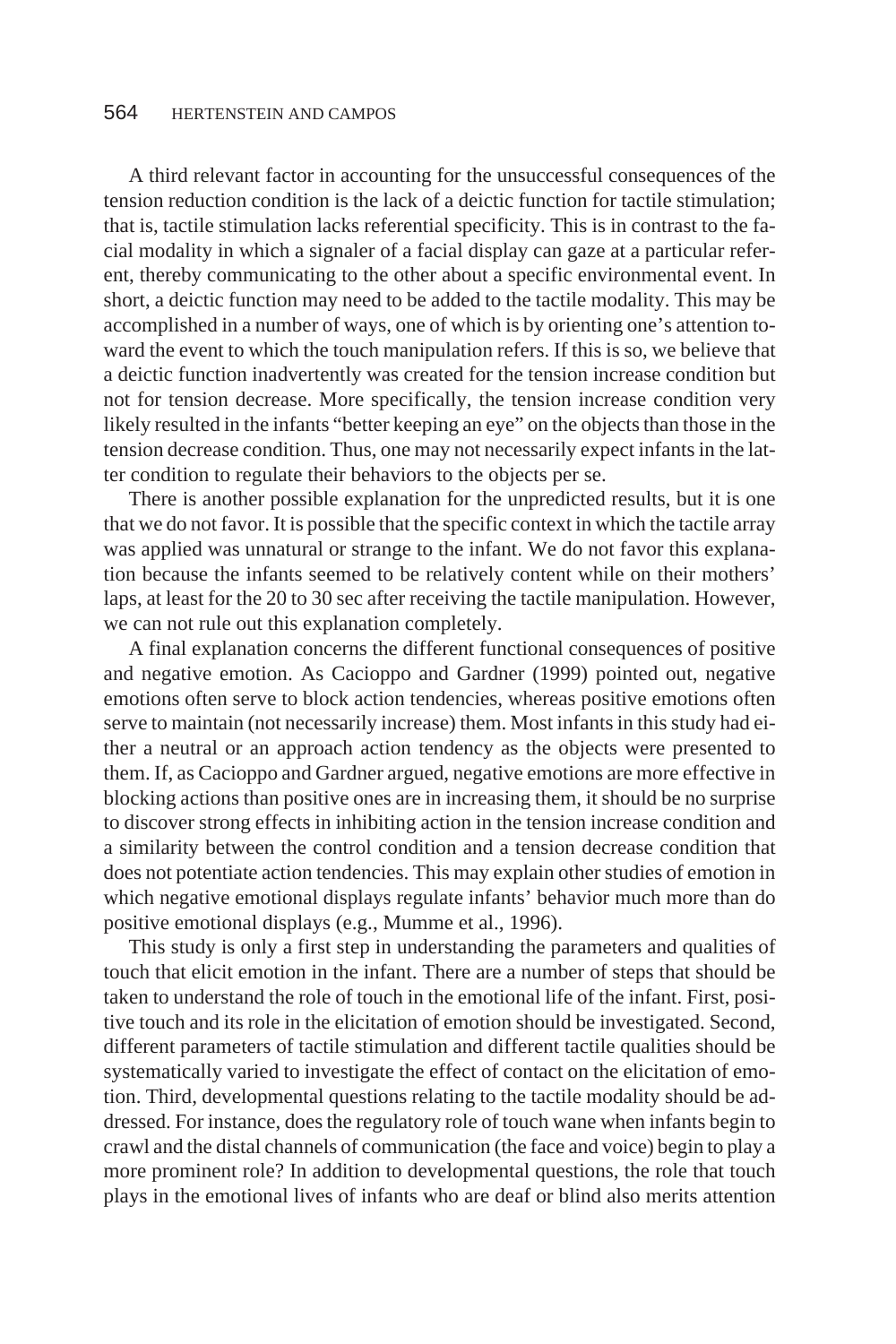and investigation. Only further research will illuminate the answers to these and other important questions.

# ACKNOWLEDGMENTS

This research was supported by a NRSA fellowship from the National Institutes of Mental Health (MH–12320) to Matthew J. Hertenstein and by grants from NICHD (HD–25066 and HD–36795), National Science Foundation (SBR–9816151), and the John D. and Catherine T. MacArthur Foundation to Joseph J. Campos.

Portions of this research were presented at the Biennial Meetings of the Society for Research in Child Development, April 1999.

#### REFERENCES

- Barnett, K. (1972). A theoretical construct of the concepts of touch as they relate to nursing.*Nursing Research, 21,* 102–110.
- Birns, B., Blank, M., & Bridger, W. (1966). The effectiveness of various soothing techniques on human neonates. *Psychosomatic Medicine, 28,* 316–322.
- Boccia, M., & Campos, J. J. (1989). Maternal emotional signals, social referencing, and infants' reactions to strangers. *New Directions for Child Development, 44,* 25–49.
- Cacioppo, J. T., & Gardner, W. L. (1999). Emotions. *Annual Review of Psychology, 50,* 191–214.
- Camras, L. A., & Sachs, V. B. (1991). Social referencing and caretaker expressive behavior in a day care setting. *Infant Behavior & Development, 14,* 27–36.
- Clark-Carter, D. (1997). *Doing quantitative psychological research: From design to report.* East Sussex, England: Taylor & Francis.
- Feinman, S., & Lewis, M. (1984). Social referencing at ten months: A second-order effect on infants' responses to strangers. *Child Development, 54,* 878–887.
- Field, T. M. (1983). Discrimination and imitation of facial expressions by term and preterm neonates. *Infant Behavior & Development, 6,* 485–489.
- Field, T. M. (1998). Massage therapy effects. *American Psychologist, 53,* 1270–1281.
- Geldard, F. A. (1960, May 27). Some neglected possibilities of communication. *Science, 131,* 1583–1588.
- Hatfield, E., Cacioppo, J. T., & Rapson, R. L. (1994). *Emotional contagion.* Cambridge, England: Cambridge University Press.
- Hertenstein, M. J. (in press). Touch: Its communicative functions in infancy. *Human Development.*
- Hirshberg, L. M., & Svejda, J. (1990). When infants look to their parents: Infants' social referencing of mothers compared to fathers. *Child Development, 61,* 1175–1186.
- Keppel, G. (1991). *Design and analysis: A researcher's handbook* (3rd ed.). Englewood Cliffs, NJ: Prentice Hall.
- Klinnert, M. D. (1984). The regulation of infant behavior by maternal facial expression.*Infant Behavior & Development, 7,* 447–465.
- Koester, L. S., Papoušek, H., & Papoušek, M. (1989). Patterns of rhythmic stimulation by mothers with three-month-olds: A cross-modal comparison. *International Journal of Behavioral Development, 12,* 143–154.